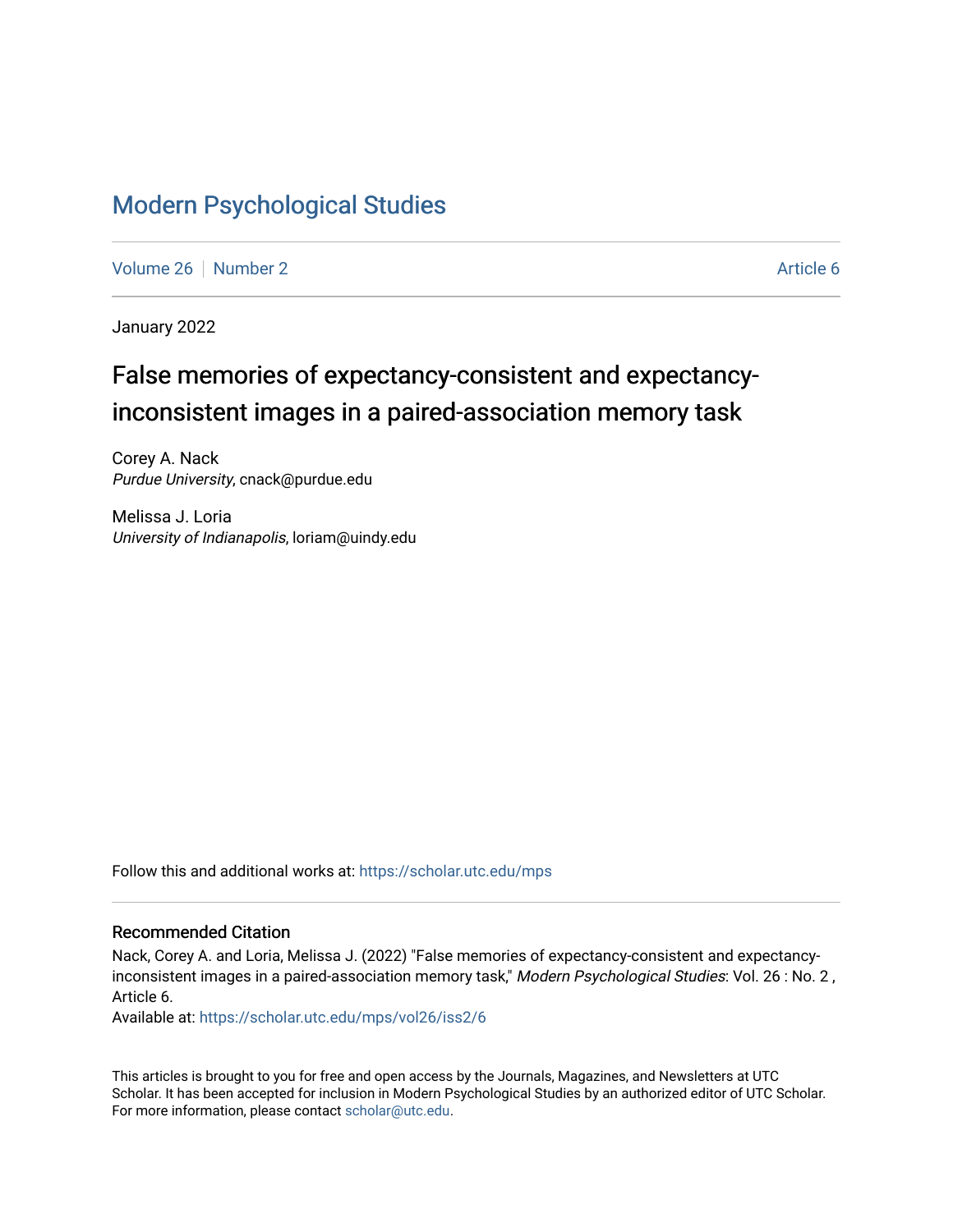#### **Abstract**

The current research utilized a paired-association task previously developed to evoke false memories to determine whether people would be more likely to falsely recall having viewed expectancy-consistent vs. expectancy-inconsistent images. Participants were shown a series of 60 expectancy-consistent and expectancy-inconsistent images and were then asked whether they recognized 120 partially redacted images (60 previously seen, 60 new). When they reported seeing a redacted image, they were asked which version (either the expectancy-consistent or the expectancy-inconsistent) they remembered having seen. We found that when participants falsely recognized redacted images, they were significantly more likely to select the expectancyconsistent version of the image. Surprisingly, we also found that accurate memories were more likely for expectancy-consistent images. These findings suggest that this paired-association task can be useful in evoking false memories of images.

*Keywords*: false memories; expectancy-inconsistent; expectancy-consistent; images; memory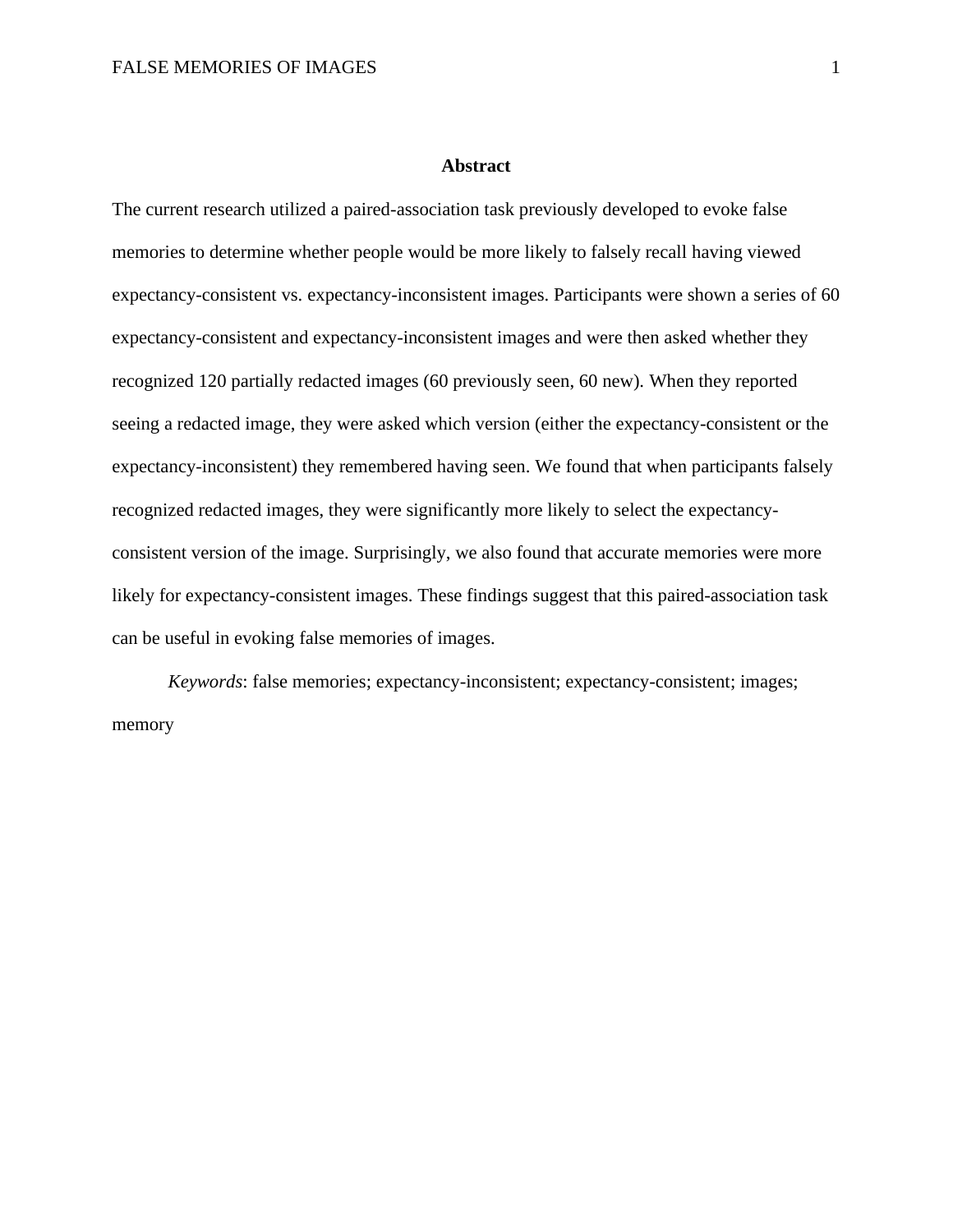# **False Memories of Expectancy-Consistent and Expectancy-Inconsistent Images in a Paired-Association Memory Task**

Because memory serves a critical role in human experience, researchers have long aimed to better understand the multitude of ways in which our memory can fail us. One particular research goal is understanding the phenomenon of individuals recalling events that didn't actually take place. Many paradigms have been developed over the years to investigate mechanisms that may contribute to the recollection of false memories. Research has focused on components ranging from investigator implantation of fabricated childhood memories (Loftus & Pickrell, 1995); to thematic word lists that omit an obvious, relevant word with the intention of causing participants to recall the omitted target word (the DRM paradigm; Roediger & McDermott, 1995); to the influence of implicit gender stereotypes on false memories in a pairedassociation task (Macrae et al., 2002). It has been well documented in memory failure research that false memories are more likely when consistent with the individual's expectations, including expectations due to held stereotypes (Ehrenberg et al., 2001; Macrae et al., 2002).

In 2002, Macrae et al. developed a novel approach using a paired-association task that relies heavily on gender stereotypes to produce false memories. They presented participants with a series of distinctly male and female forenames that were randomly paired with one of two occupations: mechanic or hairdresser. After a distractor task, participants were asked whether they recognized a series of names (combining previously viewed and new names) and, for only the names they claimed to have recognized, whether that individual had been a mechanic or a hairdresser. When participants remembered seeing a name that had not previously appeared, they were more likely to state that the name was linked to its expectancy-consistent occupation, rather than the expectancy-inconsistent occupation. For example, if the name Barbra was remembered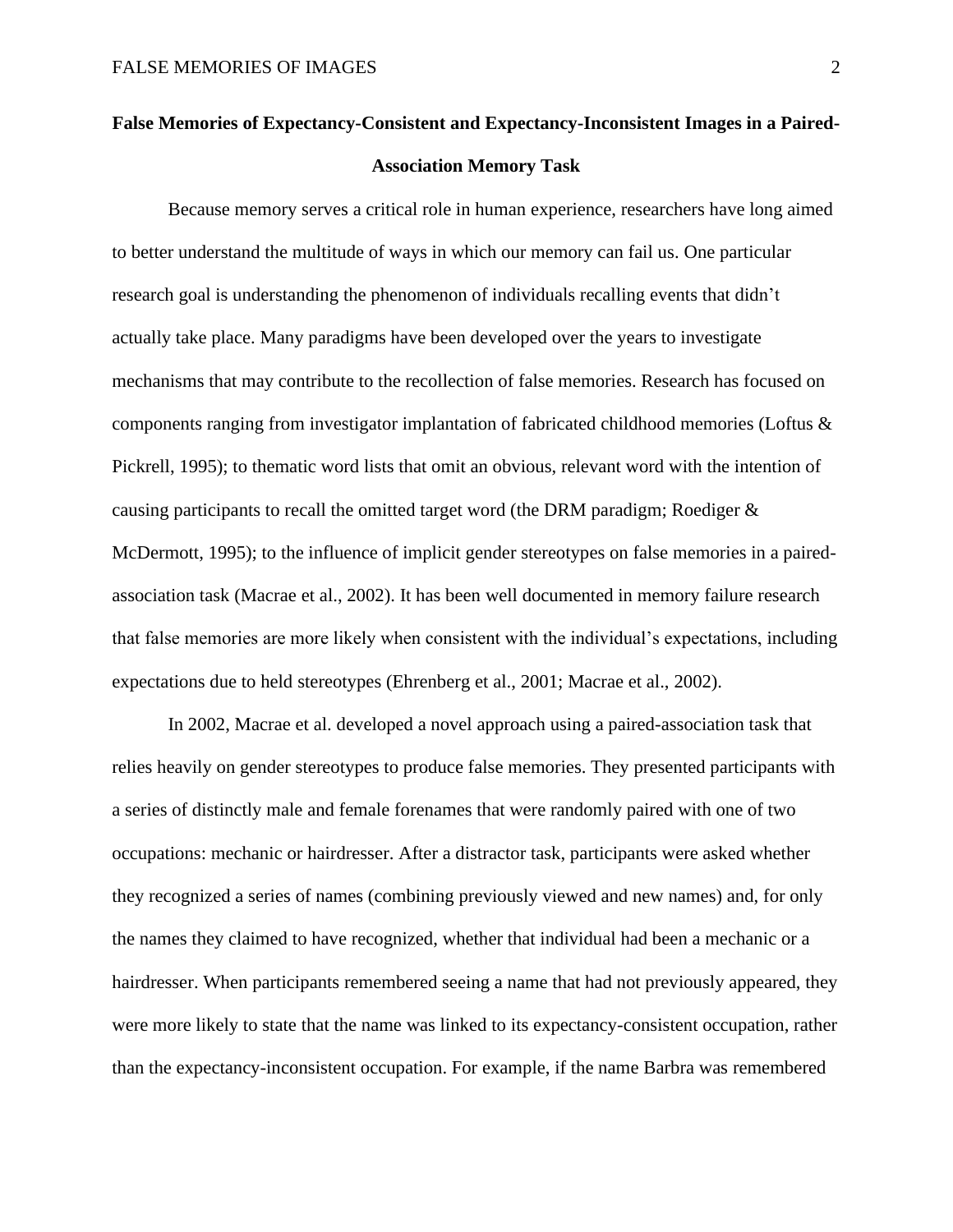despite not previously appearing, participants were more likely to identify Barbra as a hairdresser rather than a mechanic. Moreover, when asked to select between "remembering" vs. "knowing" (as defined by Gardiner, 1988) a name-occupation pairing, participants more frequently reported the sensation of knowing when referencing their false memories. The authors concluded that participants were using expectations from previous knowledge, specifically gender stereotypes, to fill in gaps when presented with this memory task (Macrae et al., 2002).

It is worth noting that while the major finding in Macrae et al.'s 2002 paper was the creation of stereotype-specific false memories, the researchers analyzed additional results, including comparing the total number of accurate expectancy-consistent and accurate expectancy-inconsistent memories. Macrae et al. found that participants tended to have better memory for expectancy-inconsistent pairings (i.e., a masculine forename paired with "hairdresser"). This finding aligns with a meta-analysis revealing that memory tends to be increased for expectancy-inconsistent vs. expectancy-consistent information across 54 relevant studies (Stangor & McMillan, 1992). These overall findings suggest that details of false memories can be influenced by gender stereotypes (Macrae et al., 2002). Further, the results demonstrated a valuable, underutilized paired-association task that leads to creation of truly independent false memories, rather than false memories that are simply inaccurate details of real memories.

A remaining question is whether expectations of visual scenes rather than word pairings can also lead to false memories. In 1998, Miller and Gazzaniga took images with clear themes and created false memories of schema-relevant exemplars missing from those images. For example, an image of a beach setting was edited to remove a beach ball, an object strongly associated with the schema of a beach. The study revealed that participants would remember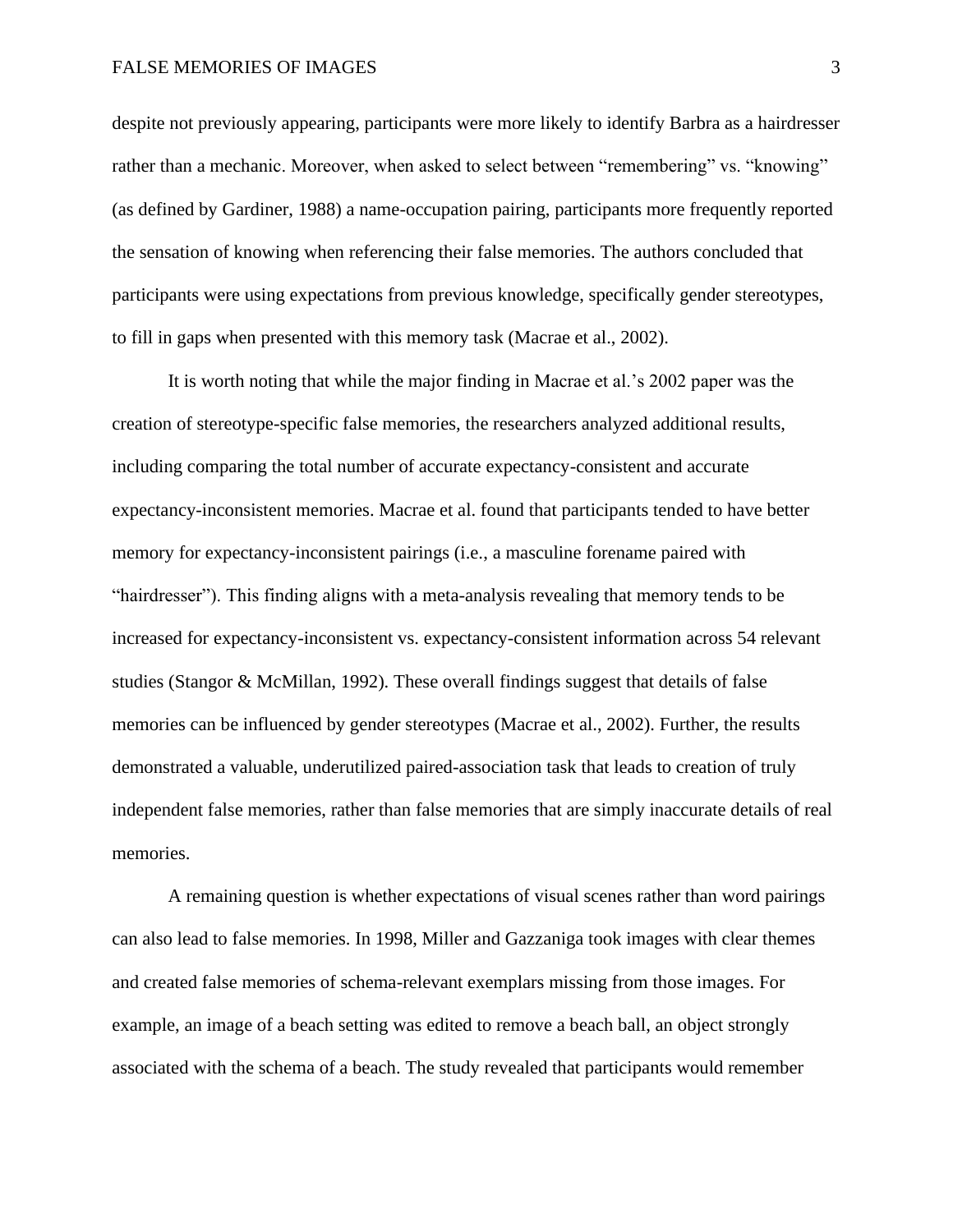having seen the beach ball despite only viewing a beach setting without one. Further, the authors found that the false recall of items in themed photographs was consistently correlated with false recall of critical lures in the DRM paradigm (Miller & Gazzaniga, 1998). However, the visual false memories encouraged by this paradigm were limited to small additions to veridical (i.e., correct) memories of scenes, rather than entirely new memories (such as those found by Macrae et al., 2002).

Miller & Gazzaniga's work is part of a wide variety of research aimed at better understanding how humans process visual information. Other such studies have focused on determining the underlying factors of how people process both ordinary and unusual visual stimuli. Researchers in this area have examined people's responses to photographs containing unexpected or unusual objects that don't fit with the background. Participants tend to take longer to recognize the unusual objects in these photos (Chun & Jiang, 1998; Davenport & Potter, 2004; Rieger et al., 2008) and are also less accurate when doing so (Biederman, 1972). This suggests that these images are more difficult for participants to process (Truman & Mudrik, 2018). While much is known about the effects of scene-object congruency on object processing, the relationship between scene-incongruent objects in an image and false memory rates remains understudied.

The current study attempted to adjust the Macrae et al. (2002) paired-associate false memory task to show participants expectancy-consistent and expectancy-inconsistent images with constancy determined by the match between an image's background and a central object in the foreground—rather than name/occupation pairings. We first attempted to identify whether veridical memories (correct recognitions or 'hits') were higher in expectancy-consistent or expectancy-inconsistent images using this task. We hypothesized that participants would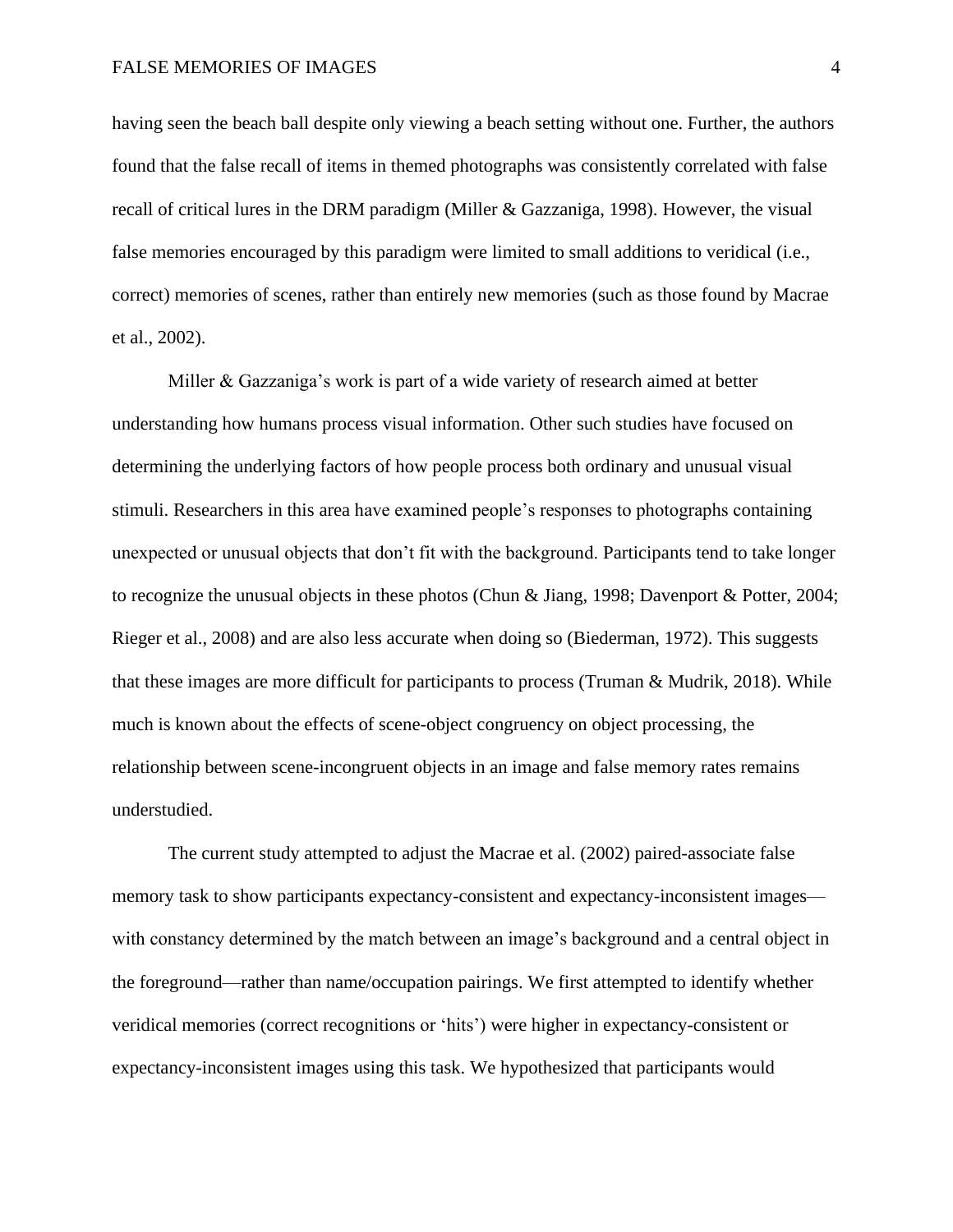recognize previously viewed, expectancy-inconsistent images with higher accuracy and that they would also recall the correct version of previously seen expectancy-inconsistent images with more accuracy. Finally, we hypothesized that when participants did falsely recognize partially redacted images, they would report that the expectancy-consistent version was the version that they saw.

#### **Method**

## **Participants**

54 undergraduate participants (37 female, 3 transgender or nonbinary, mean age = 20.2,  $SD = 2.55$ ) at the University of Indianapolis received course credit for their participation. This sample size was determined using G\*Power (Faul et al., 2007) to provide 95% power for a 2 tailed alpha of .5 and a medium effect size  $(dz = .5)$ .

### **Materials**

Stimuli were 120 image pairs—one expectancy-consistent version and one expectancyinconsistent version of each scene—created by Truman and Mudrik (2018), who described them as having been designed to minimize confounding differences between matched pairs.

Specifically, these image pairs featured a background associated with easily recognizable schematic actions such as using an oven in a kitchen or kayaking on a river. However, a central foreground component of each image had been digitally altered to render the image expectancyinconsistent (e.g., a person putting a chessboard in the oven or paddling the kayak with a stop sign). Each image had a complimentary expectancy-consistent version (e.g., putting a pizza in the oven or paddling the kayak with a standard paddle) in which an expectancy-consistent object from a different image replaced the original object. While this had no impact on the interpretation of the consistent images, it ensured both versions of an image underwent similar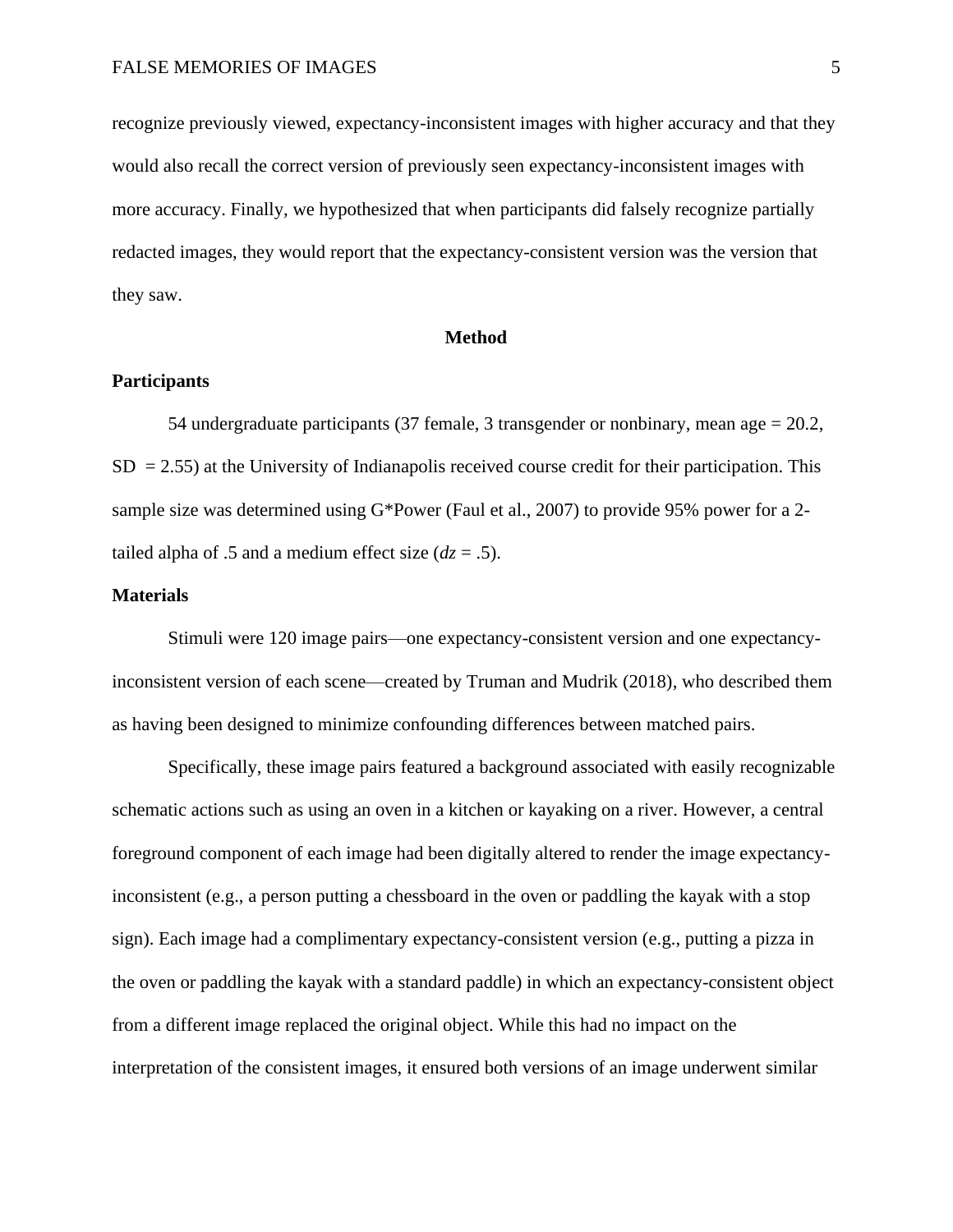amounts of digital editing. These images were presented using PsychoPy software (Peirce, 2007; 2009).

#### **Procedure**

This within-subjects experimental design utilized randomized partial counterbalancing. The procedure loosely followed that used by Macrae et al. (2002). After giving informed consent, participants were asked to read instructions and told to click to begin. Each participant was exposed to 60 images (30 expectancy-consistent and 30 expectancy-inconsistent) in the first phase of the experiment. The order of image presentation, which 60 images were selected to be viewed in the first phase, and whether the participants saw the expectancy-consistent vs. expectancy-inconsistent version of a given image was randomized for each participant. Each trial began with a fixation-cross placed in the center of the screen to ensure the participants were prepared for where the images would appear. The fixation-cross remained on the screen for 2 seconds, which was followed by presentation of an image for 2 seconds. This 2-second fixationcross/2-second image presentation was repeated until 60 randomly selected images (30 expectancy-consistent and 30 expectancy-inconsistent with randomized order appearance and version) were presented. After completing Phase I, participants were asked to complete a distractor task in which they named as many cities and towns from their home country as possible in 5 minutes. After 5 minutes passed, participants clicked to begin Phase II, the second image viewing session.

In Phase II, participants saw all 120 images, presented one at a time in random order. These images included the same 60 images participants saw in Phase I and 60 images previously unseen. Initial presentation of images in Phase II differed from that of Phase I in that the object of interest (the section of the image that was digitally edited to be expectancy-consistent or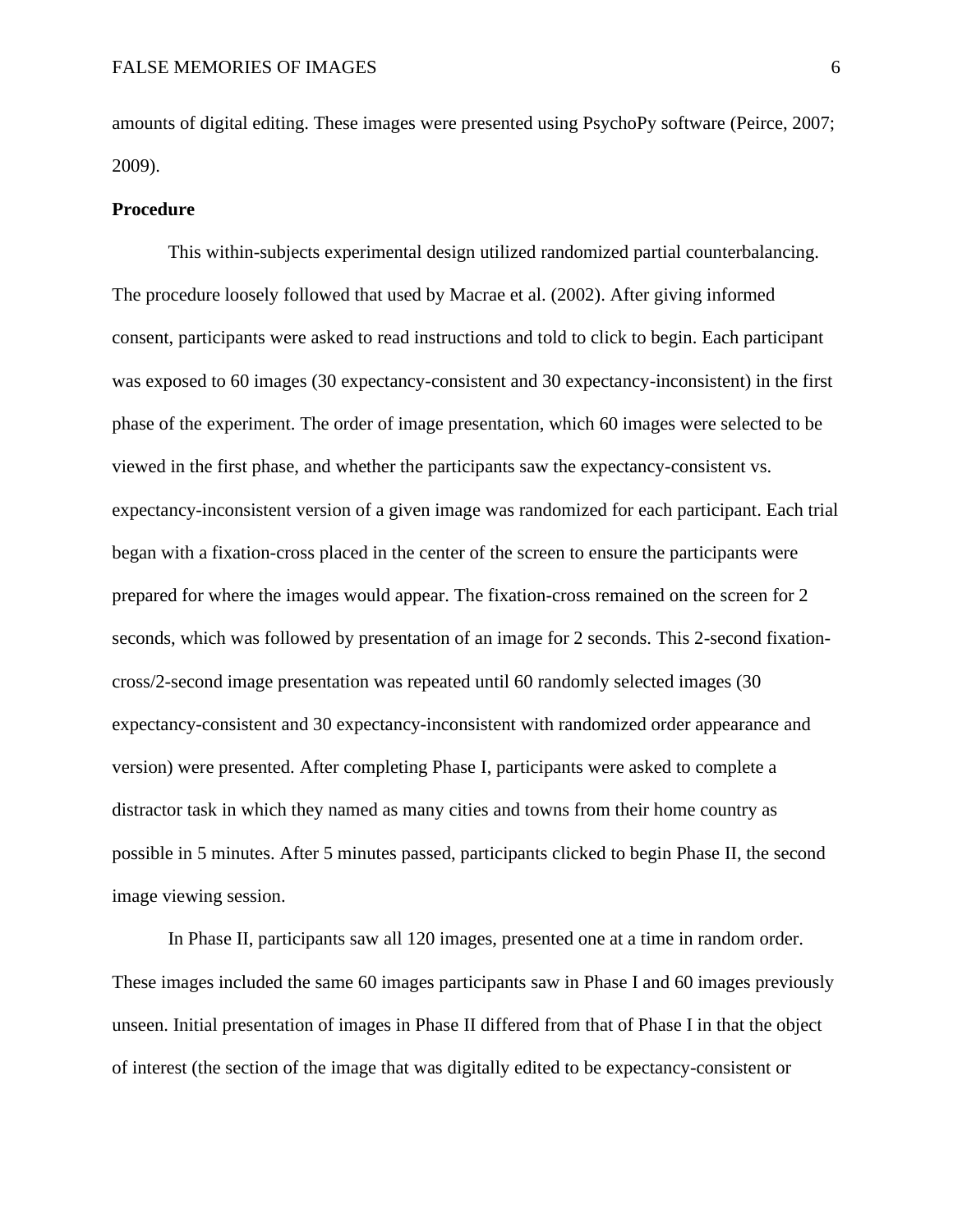expectancy-inconsistent) was redacted using a black rectangle superimposed on the image. The rectangle was made to be as small as possible to ensure participants could still see a large portion of the image. As each of the 120 images were presented, participants were asked whether they had previously seen the image. Every time the participant responded "yes" to having previously seen an image, they were then presented with both the expectancy-consistent and expectancyinconsistent version of the image and asked to select which version they had previously seen. Expectancy-consistent and expectancy-inconsistent placement on the selection page was randomized. Moreover, even in the case that participants incorrectly identified having seen an image, they were asked to select which version they had seen. After each of the 120 redacted images had been presented to the participants, they were thanked for their time and given credit for their participation.

### **Analysis**

Data analysis was conducted using SPSS (IBM Corp., 2017). Possible differences in recognition rates were examined using paired-samples *t*-tests. We additionally report means and standard deviations of total recognition for each image category, as well as 95% confidence intervals of category differences and Cohen's *d* (mean difference score/standard deviation of the difference score).

### **Results**

#### **False Memories**

In the case that participants incorrectly reported seeing a redacted image (i.e., they had a memory of having seen the image despite not having seen it), they were significantly more likely to indicate having seen the expectancy-consistent version than the expectancy-inconsistent version. Consistent with this observation, a paired-samples t-test revealed a significant difference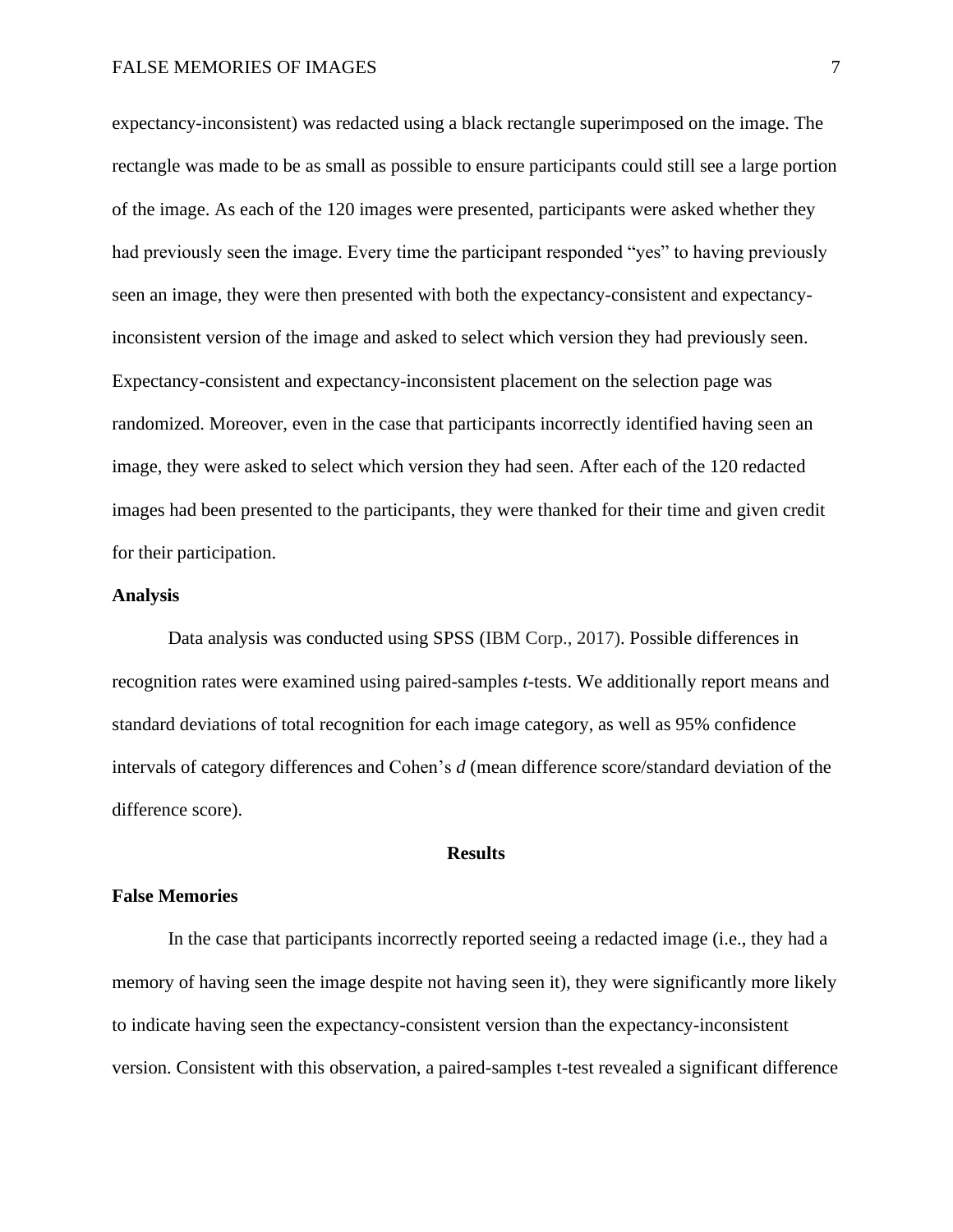between falsely selected expectancy-consistent versions of images ( $M = 9.09$ ,  $SD = 9.13$ ) and expectancy-inconsistent versions of images ( $M = 4.44$ ,  $SD = 8.07$ );  $t(53) = 3.58$ ,  $p < .001$ , 95% CI = [2.05, 7.27], Cohen's *d* =.49.

#### **Veridical Memories**

Participants had higher veridical source memories (or accurate version identification of correctly recognized redacted images) for expectancy-consistent images than for images containing an expectancy-inconsistent feature. Confirming these observations, a paired-samples t-test revealed a significant difference between accurate memory of expectancy-consistent vs. expectancy-inconsistent images. There was a significant difference in the total recollection scores for expectancy-consistent images ( $M = 19.81$ ,  $SD = 6.93$ ) and expectancy-inconsistent images (M = 18.24, SD = 7.03); *t*(53) = 3.25, *p* = .002, 95% CI = [.60, 2.25], Cohen's *d* = .44.

# **Incorrect Version Selection**

In the case that participants accurately recognized a redacted image, but then incorrectly identified which version was previously seen, they were significantly more likely to have first seen the expectancy-inconsistent version and then selected the expectancy-consistent version than vice-versa. A paired-samples t-test revealed a significant difference between incorrectly selecting the expectancy-inconsistent version of an image ( $M = 1.33$ ,  $SD = 2.40$ ) and incorrectly selecting the expectancy-consistent version of an image ( $M = 2.35$ ,  $SD = 2.99$ );  $t(53) = 2.78$ ,  $p =$ .007, 95% CI = [.28, 1.75], Cohen's *d* =.38.

#### **Discussion**

The goal of the current research was to explore the possibility of modifying Macrae et al.'s (2002) paired-association false memory task to test participants' memories of expectancyconsistent and expectancy-inconsistent images. It was hypothesized that participants would tend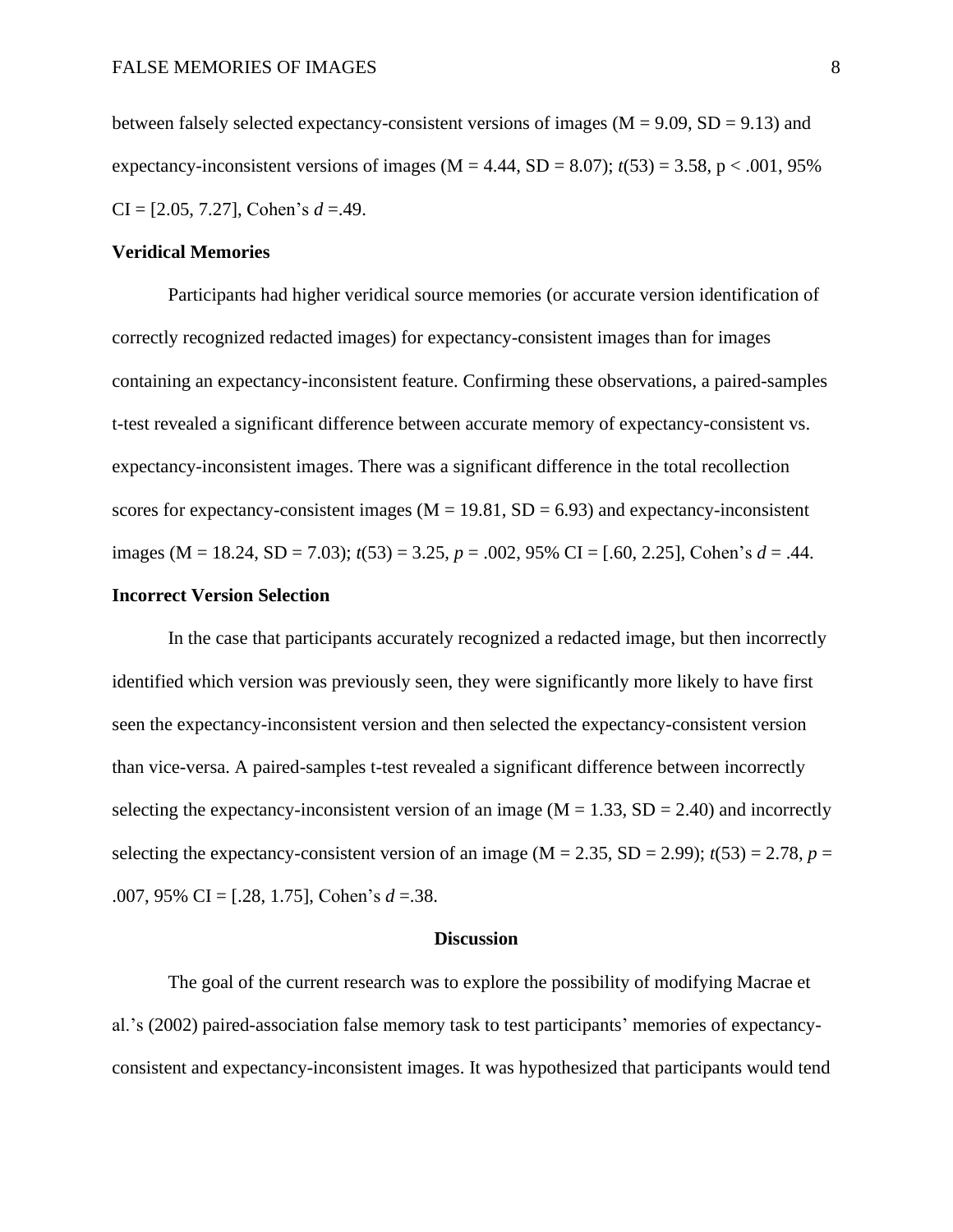to better remember expectancy-inconsistent images while indicating expectancy-consistent images when they had false memories of seeing images they had not previously seen. Results indicated that while false memories did lead to the selection of expectancy-consistent images, participants had an unexpected tendency towards selecting the expectancy-consistent images in both accurate recognition + accurate version selection and in accurate recognition + incorrect version selection.

#### **False Memories**

The main goal of this experiment was to explore the possibility of adjusting Macrae et al.'s (2002) paired-association task to create false memories of expectancy-consistent and expectancy-inconsistent scenes in images. Findings were in alignment with the hypothesis that when participants incorrectly recognized redacted versions of images they had not previously seen, they would be significantly more likely to select the expectancy-consistent version of the image than the expectancy-inconsistent version. This finding corresponds with Macrae et al.'s (2002) results and suggests that this paired-association task is effective at eliciting false memories of images. Further, the task does tend to lead participants to having false memories of having seen expectancy-consistent vs. expectancy-inconsistent versions of images.

#### **Accurate Memories and Partially-Accurate Memories**

Current findings regarding correct recognition of previously attended items diverged from Macrae et al.'s (2002) findings. Participants in the current study were more accurate at identifying the correct version of images when the images were expectancy-consistent. In addition, participants were more likely to incorrectly select the expectancy-consistent version of an image after correctly recognizing having seen the image, thus revealing an overall preference for the expectancy-consistent photos when asked to select between the two.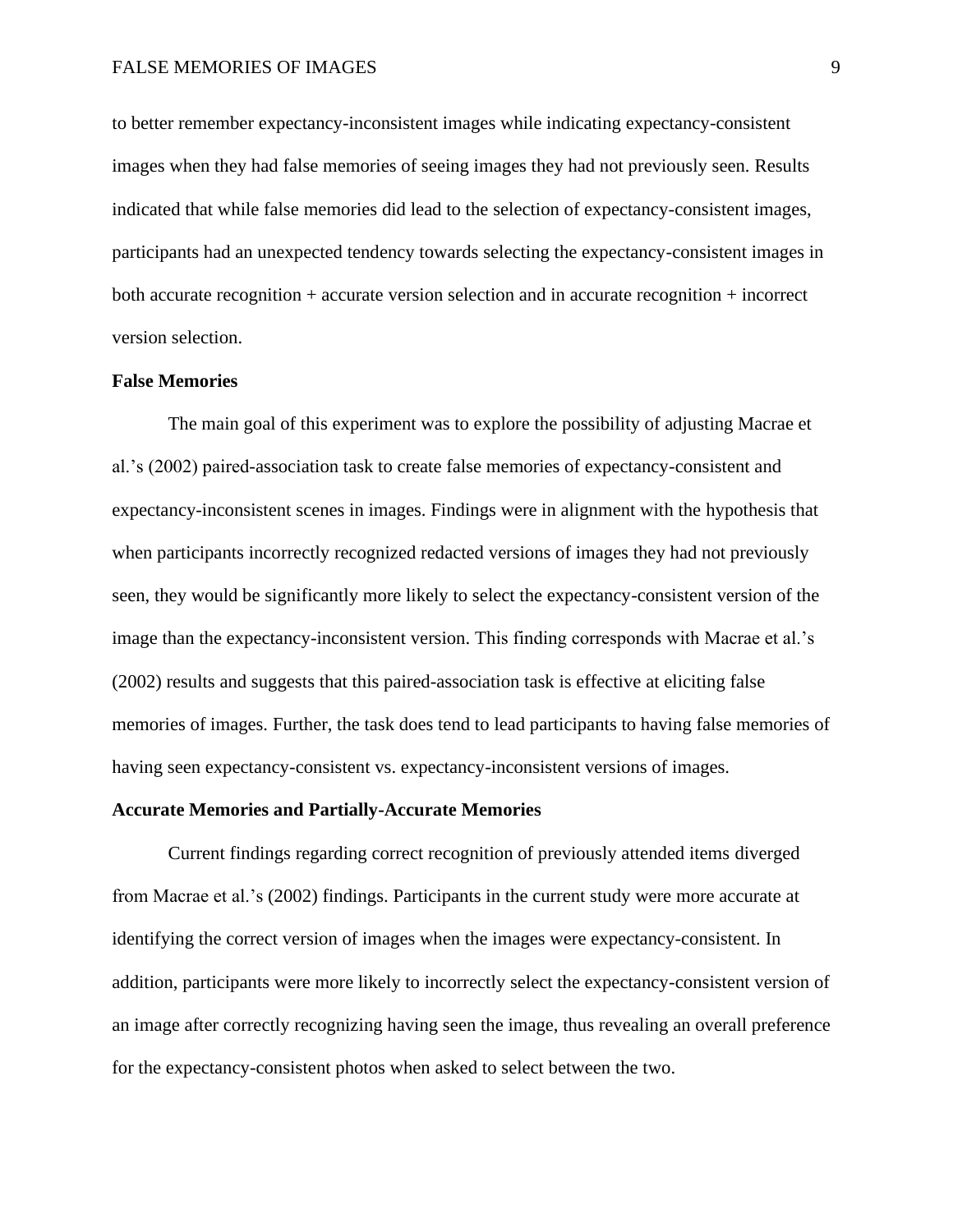The differences between Macrae et al.'s (2002) findings and ours could have several causes. First, there is neurological evidence to suggest that individuals process expectancyconsistent and expectancy-inconsistent images differently (Truman & Mudrik, 2018); it is also possible that expectedness determinations for visual scenes are made via a mechanism independent of the mechanism responsible for expectedness determinations of Macrae et al.'s (2002) word pairs. Determining whether this is the case is a potential avenue for future research.

Further, the fact that the current study evaluated expectancy-consistent and expectancyinconsistent images of scenes is far more in line with schema activation and less in line with stereotype activation. The current findings are consistent with the early cognitive schema literature, which suggested that expectancy-consistent information would be remembered better than expectancy-inconsistent information, which differs from the findings generally seen in trait and stereotype research within social psychology (Heider et al., 2005). Another explanation is that participants who were observing expectancy-consistent images may have put more effort into examining those images to search for a nonexistent inconsistent object within them, thus increasing veridical memories of expectancy-consistent images.

#### **Conclusion**

In addition to expanding the usefulness of this paired-association false memory task, these findings could be especially valuable to researchers who are trying to better understand how humans process and remember different types of visual scenes containing ordinary and unusual objects. Future work using neuroimaging techniques to investigate whether expectancy determinations for visual scenes and word pairs are made using similar or distinct neural systems could help to explain our findings, as well as help flesh out theories of false-memory formation to account for different modalities.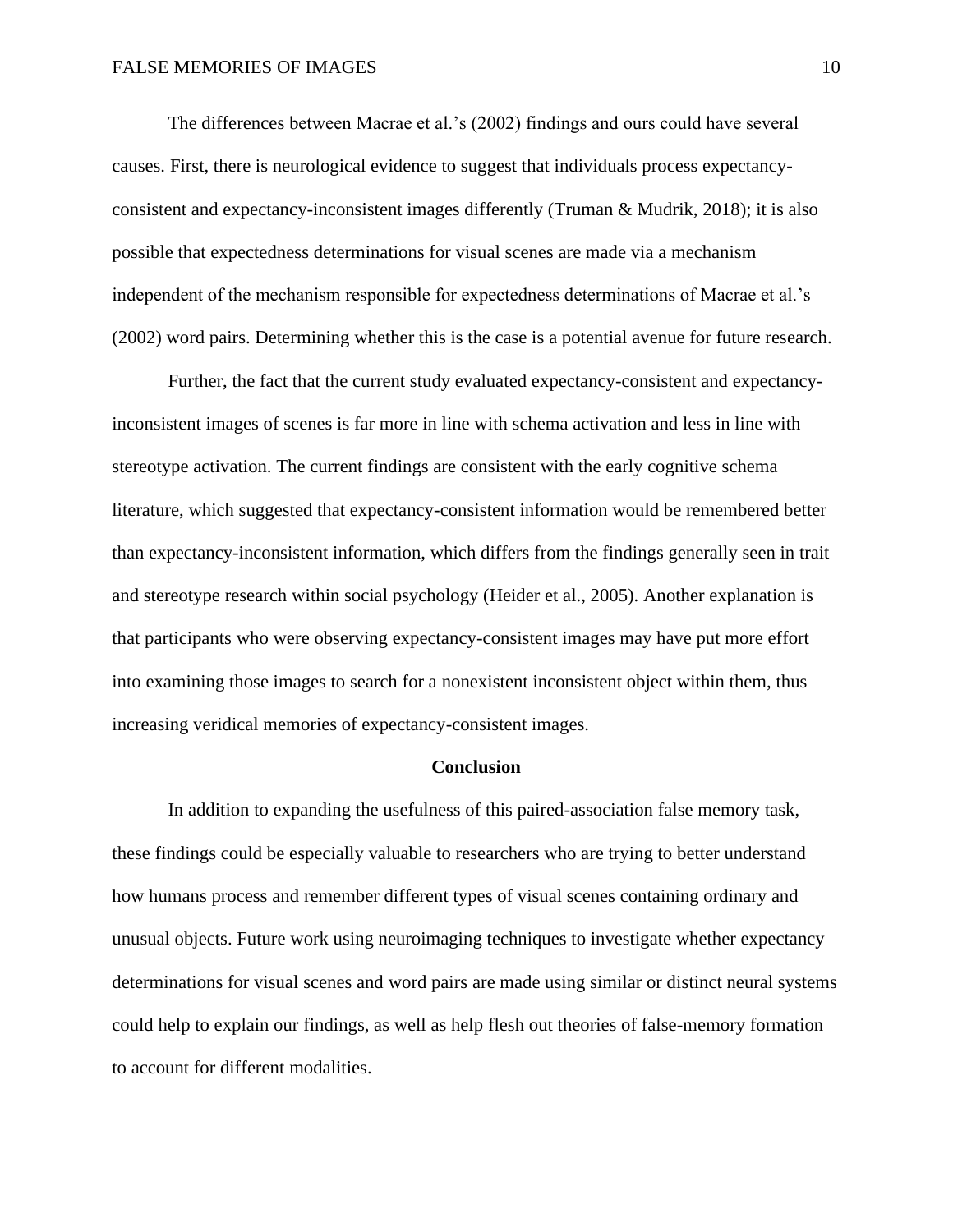# **Open Practices Statement**

The data are available at [https://osf.io/jvbmh,](https://osf.io/jvbmh) however the experiment was not preregistered.

# **Acknowledgements**

We would like to thank Dr. Liad Mudrik for generously sharing the stimulus images used in this experiment.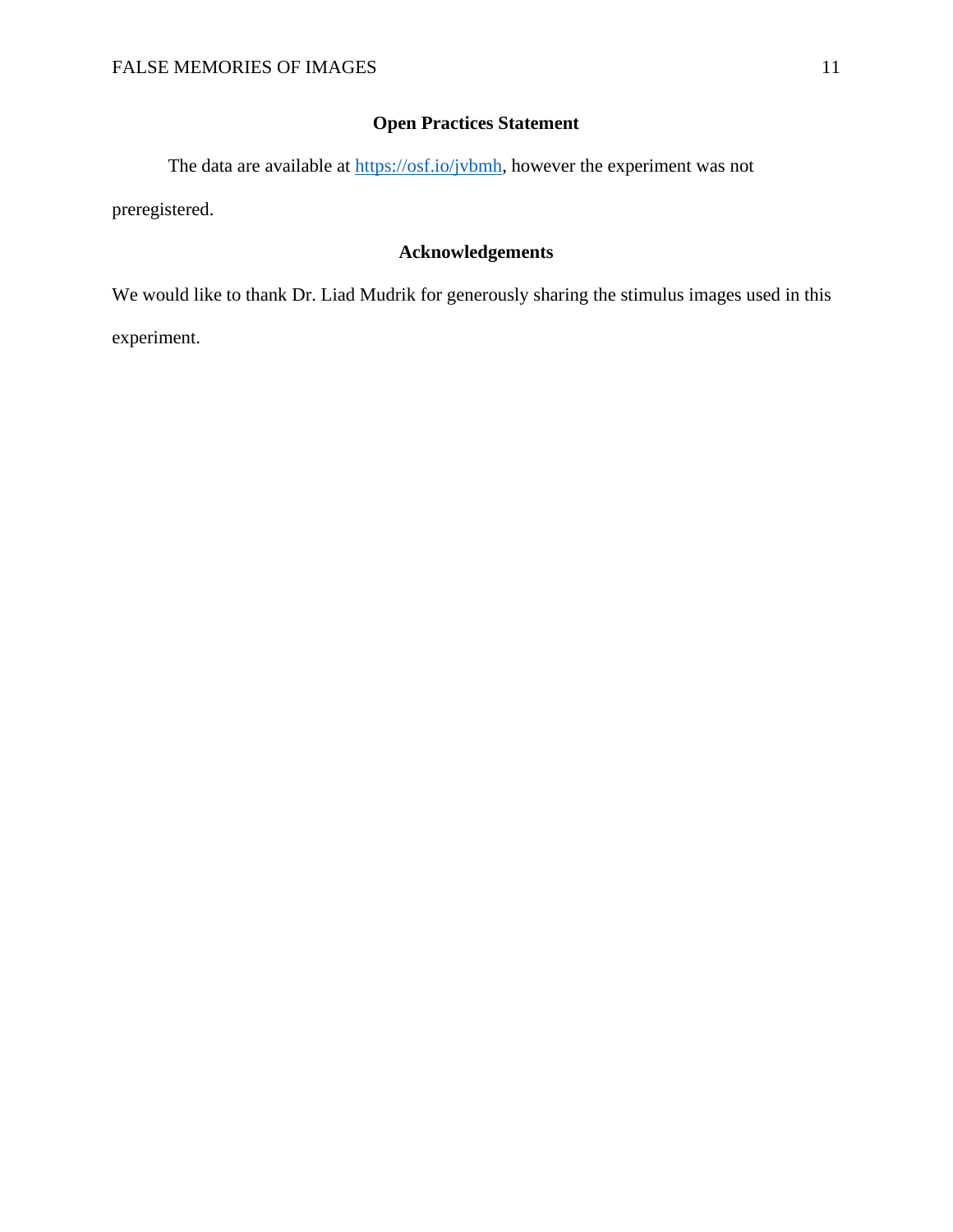#### References

- Biederman, I. (1972). Perceiving real-world scenes. *Science*, *177*(4043), 77–80. https://doi.org/10.1126/science.177.4043.77
- Chun, M. M., & Jiang, Y. (1998). Contextual cueing: Implicit learning and memory of visual context guides spatial attention. *Cognitive Psychology*, *36*(1), 28–71. https://doi.org/10.1006/cogp.1998.0681
- Davenport, J. L., & Potter, M. C. (2004). Scene consistency in object and background perception. *Psychological Science*, *15*(8), 559–564. https://doi.org/10.1111/j.0956- 7976.2004.00719.x
- Ehrenberg, K., & Klauer, K. C. (2005). Flexible use of source information: Processing components of the inconsistency effect in person memory. *Journal of Experimental Social Psychology*, *41*(4), 369–387. https://doi.org/10.1016/j.jesp.2004.08.001
- Faul, F., Erdfelder, E., Lang, A.-G., & Buchner, A. (2007). G\*Power 3: A flexible statistical power analysis program for the social, behavioral, and biomedical sciences. *Behavior Research Methods*, *39*(2), 175–191. https://doi.org/10.3758/bf03193146
- Gardiner, J. M., Ramponi, C., & Richardson-Klavehn, A. (1998). Experiences of remembering, knowing, and guessing. *Consciousness and Cognition*, *7*(1), 1–26. https://doi.org/10.1006/ccog.1997.0321
- Heider, J. D., Scherer, C. R., Skowronski, J. J., Wood, S. E., Edlund, J. E., & Hartnett, J. L. (2007). Trait expectancies and stereotype expectancies have the same effect on person memory. *Journal of Experimental Social Psychology*, *43*(2), 265–272. <https://doi.org/10.1016/j.jesp.2006.01.004>

IBM Corp. (2017). *IBM SPSS Statistics for Windows.* Armonk, NY: IBM Corp.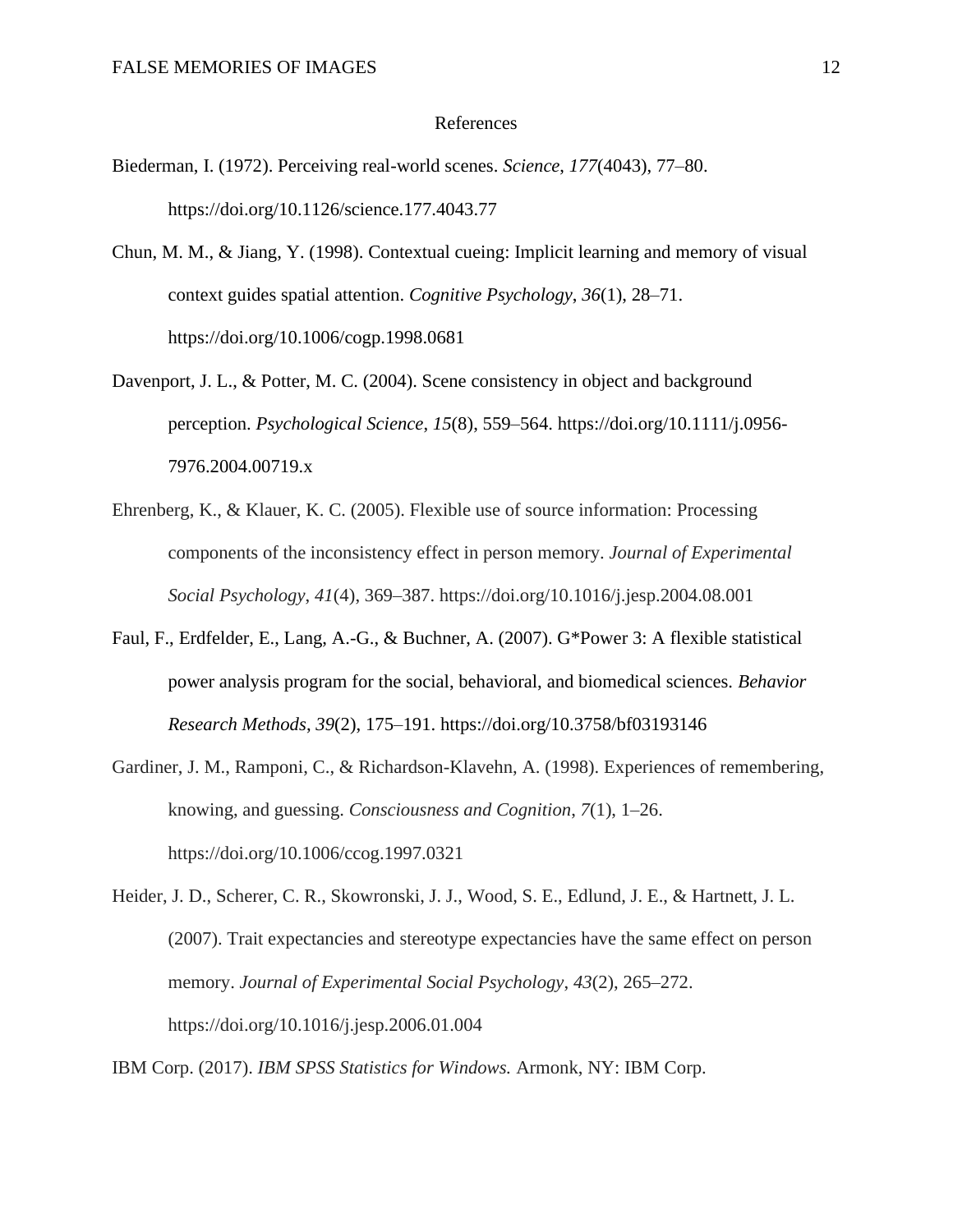- Lenton, A. P., Blair, I. V., & Hastie, R. (2001). Illusions of gender: Stereotypes evoke false memories. *Journal of Experimental Social Psychology*, *37*(1), 3–14. https://doi.org/10.1006/jesp.2000.1426
- Loftus, E. F., & Pickrell, J. E. (1995). The formation of false memories. *Psychiatric Annals*, *25*(12), 720–725. https://doi.org/10.3928/0048-5713-19951201-07
- Macrae, C. N., Schloerscheidt, A. M., Bodenhausen, G. V., & Milne, A. B. (2002). Creating memory illusions: Expectancy-based processing and the generation of false memories. *Memory*, *10*(1), 63–80. https://doi.org/10.1080/09658210143000254
- Miller, M. B., & Gazzaniga, M. S. (1998). Creating false memories for visual scenes. *Neuropsychologia*, *36*(6), 513–520. https://doi.org/10.1016/s0028-3932(97)00148-6
- Peirce, J., W. (2007) PsychoPy Psychophysics software in Python. *Journal of Neuroscience Methods*, *162*(1-2), 8–13. https://doi.org/10.1016/j.jneumeth.2006.11.017
- Peirce, J., W. (2009) Generating stimuli for neuroscience using PsychoPy. *Frontiers in Neuroinformatics*, *2*, 1–10. https://doi.org/10.3389/neuro.11.010.2008
- Rieger, J. W., Köchy, N., Schalk, F., Grüschow, M., & Heinze, H. J. (2008). Speed limits: Orientation and semantic context interactions constrain natural scene discrimination dynamics. *Journal of Experimental Psychology: Human Perception and Performance*, *34*(1), 56–76. https://doi.org/10.1037/0096-1523.34.1.56
- Roediger, H. L., & McDermott, K. B. (1995). Creating false memories: Remembering words not presented in lists. *Journal of Experimental Psychology: Learning, Memory, and Cognition*, *21*(4), 803–814. https://doi.org/10.1037/0278-7393.21.4.803
- Stangor, C., & McMillan, D. (1992). Memory for expectancy-congruent and expectancyincongruent information: A review of the social and social developmental